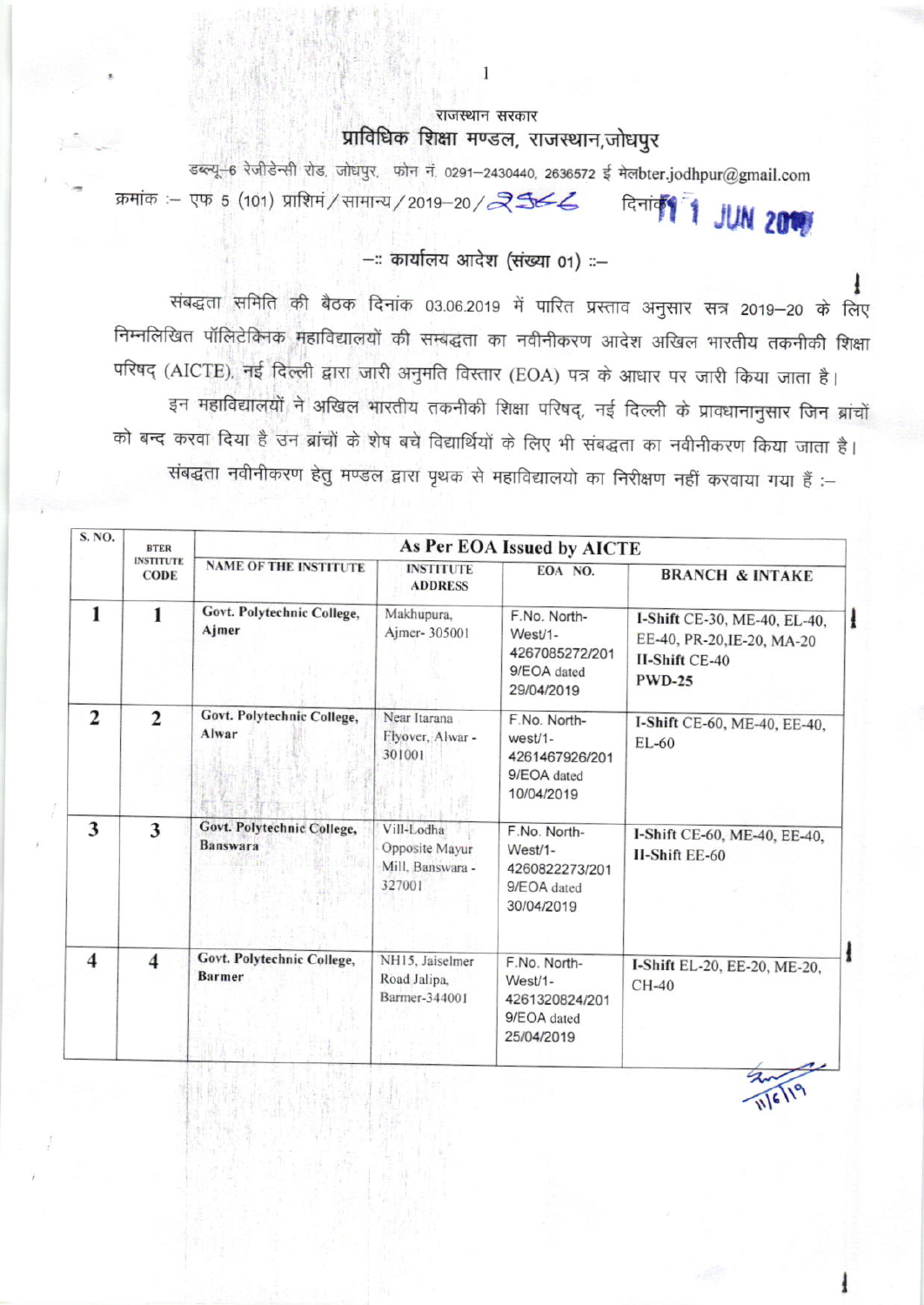| 107 | 200 | Pratap Institute of<br><b>Technology and Science</b>                                         | Village Akhepura<br>Teh. Danta<br>Ramgarh Palsana,<br>Sikar 332402                           | F.No. North-<br>West/1-<br>4260866863/201<br>9/EOA dated<br>29/04/2019 | II-Shift CE-60, EE-60, ME-60                                            | ł |
|-----|-----|----------------------------------------------------------------------------------------------|----------------------------------------------------------------------------------------------|------------------------------------------------------------------------|-------------------------------------------------------------------------|---|
| 108 | 202 | Aravali Institute of<br><b>Technical Studies</b>                                             | Umarda,<br>Udaipur-313015                                                                    | F.No. North-<br>West/1-<br>4267045878/201<br>9/EOA dated<br>29/04/2019 | II-Shift ME-60, EE-60, CE-60,<br>$CS-60$                                |   |
| 109 | 203 | Rajasthan Engineering<br>College                                                             | Somnath Nagar,<br>Ganeshpura Road,<br>Dausa- 303303                                          | F.No. north-<br>west/1-<br>426743521/2019/<br>EOA dated<br>29/04/2019  | II-Shift CE-60, EE-120                                                  |   |
| 110 | 204 | Nathdwara Institute of<br><b>Engineering &amp; Technology</b>                                | Upali Oden,<br>Nathdwara,<br>Rajsamand-<br>313301                                            | F.No. North-<br>West/1-<br>4261503601/201<br>9/EOA dated<br>10/04/2019 | II-Shift ME-60, EE-60                                                   | ł |
| 111 | 205 | <b>JITS Polytechnic</b>                                                                      | NH 12, Medi City,<br>PO Box No.20,<br>Deoli, Tonk-<br>304804                                 | F.No. NORTH-<br>WEST/1-<br>4260795212/201<br>9/EOA dated<br>10/04/2019 | I-Shift CE-60, ME-120,<br>EE-120                                        |   |
| 112 | 206 | Manda Institute of<br>Technology                                                             | NH 11, Jaipur<br>Road, Raisar,<br>Bikaner- 334001                                            | F.No. North-<br>West/1-<br>4267035947/201<br>9/EOA dated<br>29/04/2019 | II-Shift CE-60, EE-60, ME-60                                            |   |
| 113 | 211 | Mayurakshi Institute of<br><b>Engineering &amp; Technology</b>                               | Mandal Nath<br>Chowraha, Main<br>Mathaniiya<br>Road, Daijar-<br>Jodhpur 342001               | F.No. North-<br>West/1-<br>4267194714/201<br>9/EOA dated<br>29/04/2019 | II-Shift ME-60, EE-60, CE-60                                            |   |
| 114 | 212 | <b>Vedant College of</b><br><b>Engineering &amp; Technology</b>                              | Village Tulsi, PO<br>Jakhmund,<br>Distt. Bundi-<br>323021                                    | F.No. North-<br>West/1-<br>4261012382/201<br>9/EOA dated<br>10/04/2019 | II-Shift CE-60, EE-120,<br>ME-60                                        | 1 |
| 115 | 213 | Rajasthan Institute of<br><b>Engineering &amp; Technology</b><br><sup>3</sup> ខ្⊑ែកុំ ធំ£ក ∫ | Village Aachhora,<br>PO Samelpura,<br>Chittorgarh-Kota<br>Highway,<br>Chittorgarh-<br>312001 | F.No. North-<br>West/1-<br>4261268252/201<br>9/EOA dated<br>10/04/2019 | II-Shift EE-60, CE-60,<br><b>ME-60</b>                                  |   |
| 116 | 214 | <b>SS Polytechnic College</b>                                                                | Jhamar Kotda<br>Road, Umarda,<br><b>Udaipur-313001</b>                                       | F.No. North-<br>West/1-<br>4267073012/201<br>9/EOA dated<br>29/04/2019 | I-Shift ME-120, EE-120,<br>CE-60, CS-60, EL-00<br>II-Shift CE-60, EE-60 |   |

ł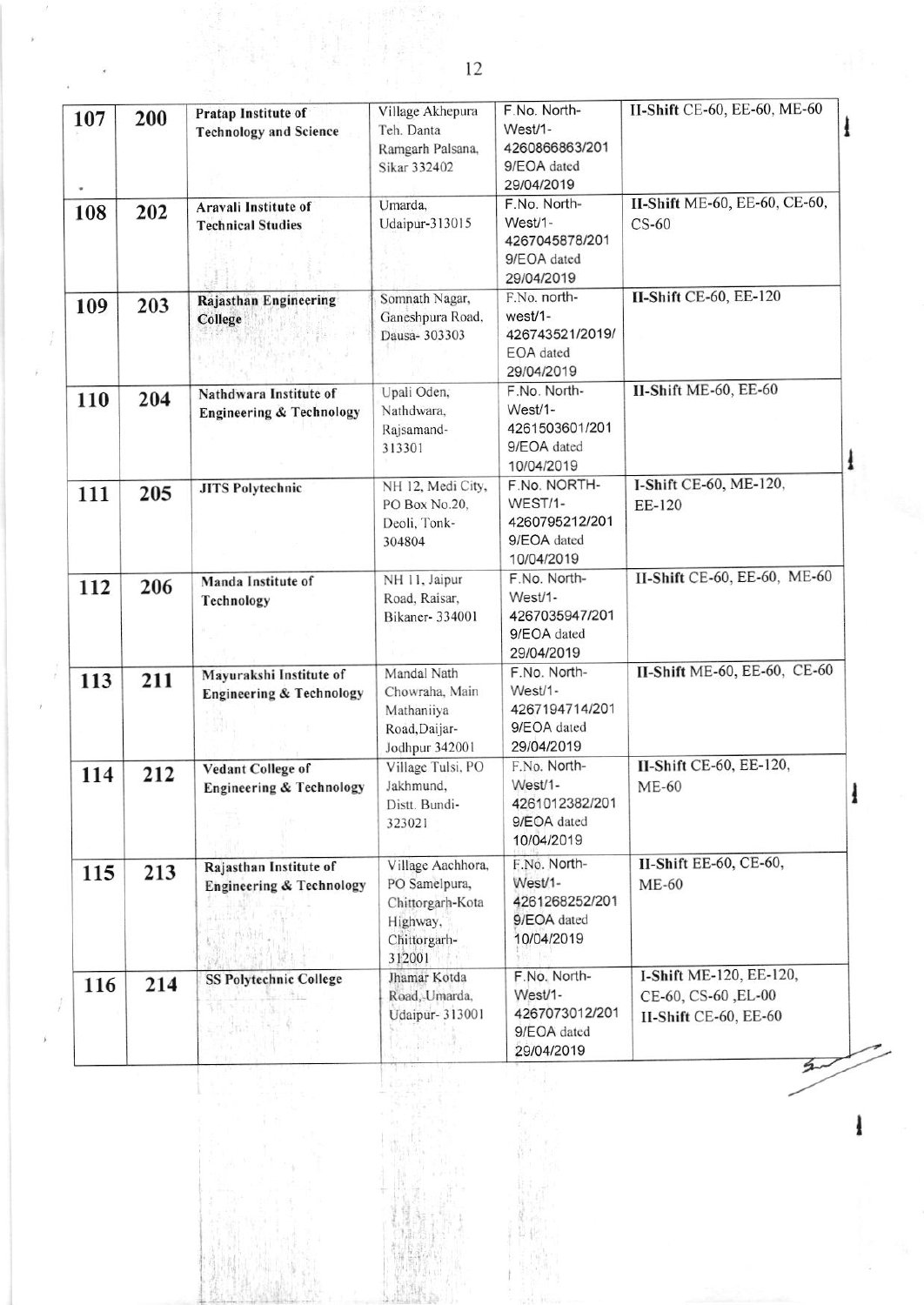| 126 | 229 | Shri Bhawani Niketan<br>Polytechnic                             | Sh. Bhawani<br>Niketan Shiksha<br>Samiti Campus,<br>Maharaoshekha<br>Circle, Near<br>Chomu, Pulia,<br>Sikar, Road,<br>Jaipur-302023 | F.No.North-<br>West/1-<br>4261096495/201<br>9/EOA dated<br>30/04/2019     | 1-Shift CE-60, CC-30, EE-60,<br>ME-60, MA-30 |
|-----|-----|-----------------------------------------------------------------|-------------------------------------------------------------------------------------------------------------------------------------|---------------------------------------------------------------------------|----------------------------------------------|
| 127 | 230 | Laxmi Devi Institute of<br><b>Engineering &amp; Technology</b>  | Alwar-Tijara-Delhi<br>Highway, Chikani,<br>Alwar-301028<br>S.                                                                       | F.No. North-<br>West/1-<br>4266393495/201<br>9/EOA dated<br>29/04/2019    | II-Shift EE-60, ME-60                        |
| 128 | 232 | Laxmidhar Polytechnic<br>College                                | IN-3, MIA,<br>RIICO, Alwar-<br>301001                                                                                               | F.No. North-<br>West/1-<br>4260913669/201<br>9/EOA dated<br>25/04/2019    | I-Shift CE-54, ME-108,<br>EE-108,            |
| 129 | 233 | Shri Balaji Polytechnic<br>College                              | Mehandipur Mode,<br>Village-Padali,<br>Dausa- 303508                                                                                | F.No. North-<br>West/1-<br>4260842672/201<br>9/EOA dated<br>29/04/2019    | I-Shift CE-60, EL-60, EE-60,<br>$CC-60$      |
| 130 | 234 | C.R.L. Polytechnic College                                      | Near Dundlod<br>Railway Phatak,<br>Sikar-Jhunjhunu<br>Road, Teh.-<br>Nawalgarh,<br>Jhunjhunu-333702                                 | F.No. North-<br>West/1-<br>4260849449/201<br>9/EOA dated<br>10/04/2019    | I-Shift CE-60, CC-60, ME-60,<br>MA-60, EE-60 |
| 131 | 236 | Govt. Polytechnic<br>College, Udaipur                           | Revenue Village<br>Jogi Talab<br>(Savina), South<br>Extension<br>Scheme<br>$(B&C)$ ,<br>Udapur 313 001                              | F. No. North-<br>West/1-<br>4262335393/201<br>9/EOA dated<br>29/04/2019   | I-Shift CE-60,<br>ME-60, EE-60               |
| 132 | 237 | <b>U.S.Ostwal Institute of</b><br><b>Technology and Science</b> | Gram Negodiya,<br>Highway 76,<br>Toll Plaza,<br>Mangakwad,<br>Chittorgarh-<br>312024                                                | F.No. North-<br>$West/1 -$<br>4260746689/201<br>9/EOA dated<br>25/04/2019 | I-Shift CE-42,<br>ME-42, EE-42,<br>$CS-42$   |

AR- Architecture, CH-Chemical Engineering, CE-Civil Engineering, CC-Civil (Construction) Engineering, CS-Computer Science & Engineering, EE-Electrical Engineering, EL-Electronics Engineering, EF-Electronics (Fiber Optics) Engineering, IT-Information Technology, IE-Instrumentation Engineering, ME-Mechanical Engineering, MA-Mechanical(Automobile) Engineering, MP-Mechanical (Production) Engineering, MR-Mechanical (RAC) Engineering, PL-Plastic Technology, PR-Printing Technology, PE-Petroleum Engieering, HM-Hotel Management & Catering Technology, FD- Fashion Designing, BC-Beauty Culture, CA-Commercial Art, CDDM-Costume Design & Dress Making, ID-Interior Decoration TD- Textile Design, MOM-Modern Office Management

संयुक्त निदेशक एवं सचिव<br>संयुक्त निदेशक एवं सचिव

ł